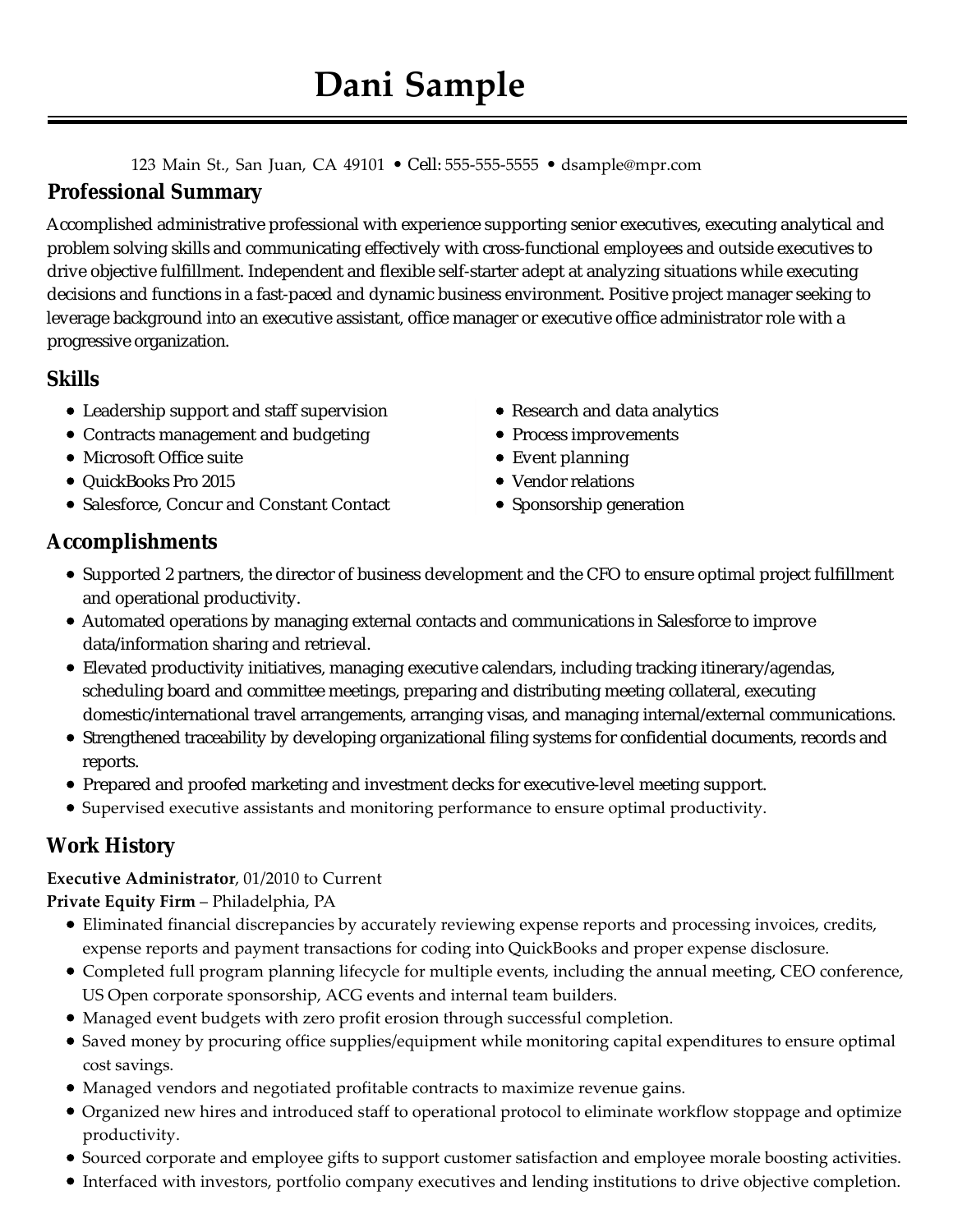#### **Executive Administrator**, 10/2006 to 12/2009 **ABC Partners** – Anytown, PA

- Aided the COO, CFO, senior level principal and operating partner by reviewing confidential documents, managing executive calendars, meetings and social schedules, and developing detailed expense reports.
- Coordinated domestic and international travel arrangements, including private charters to support leadership teams with enhanced productivity.
- Planned and coordinated logistics for board and committee meetings to eliminate discrepancies and downtime.
- Managed office supplies, vendor sourcing and building maintenance to streamline resolution and optimize cost savings.
- Prepared tax mailings for company and entities to automate workflow.
- Assisted with planning and executing offsite events, including the annual meeting, investment meetings and company team builders.
- Interacted with and assisted investors and portfolio company executives.

#### **Office Administrator**, 01/1990 to 05/2006

**Highway Products, Inc.** – Anytown, PA

- Coordinated schedules, meetings and travel to support sales team.
- Supported executive meetings by managing the scheduling and information preparation/distribution.
- Created detailed expense reports for leadership corrective action planning.
- Minimized liabilities by implementing collection procedures from past due clients.
- Executed A/P and A/R tasks, including invoicing, payment processing, research and reconciliations.
- Aided CPA firm during audits by providing quarterly and year-end reporting.
- Managed daily office operations, including vendor contracts and new hire orientation.
- Strengthened branding initiatives by assisting leadership with marketing activities to maximize outreach, awareness and visibility.
- Cultivated and facilitated product distribution channel relationships to increase credit lines and purchasing power.
- Interfaced with local, state and federal organizations during government bids and contracts.

# **Education**

**Coursework Completed**:

**Eastern Illinois University** - Charleston, IL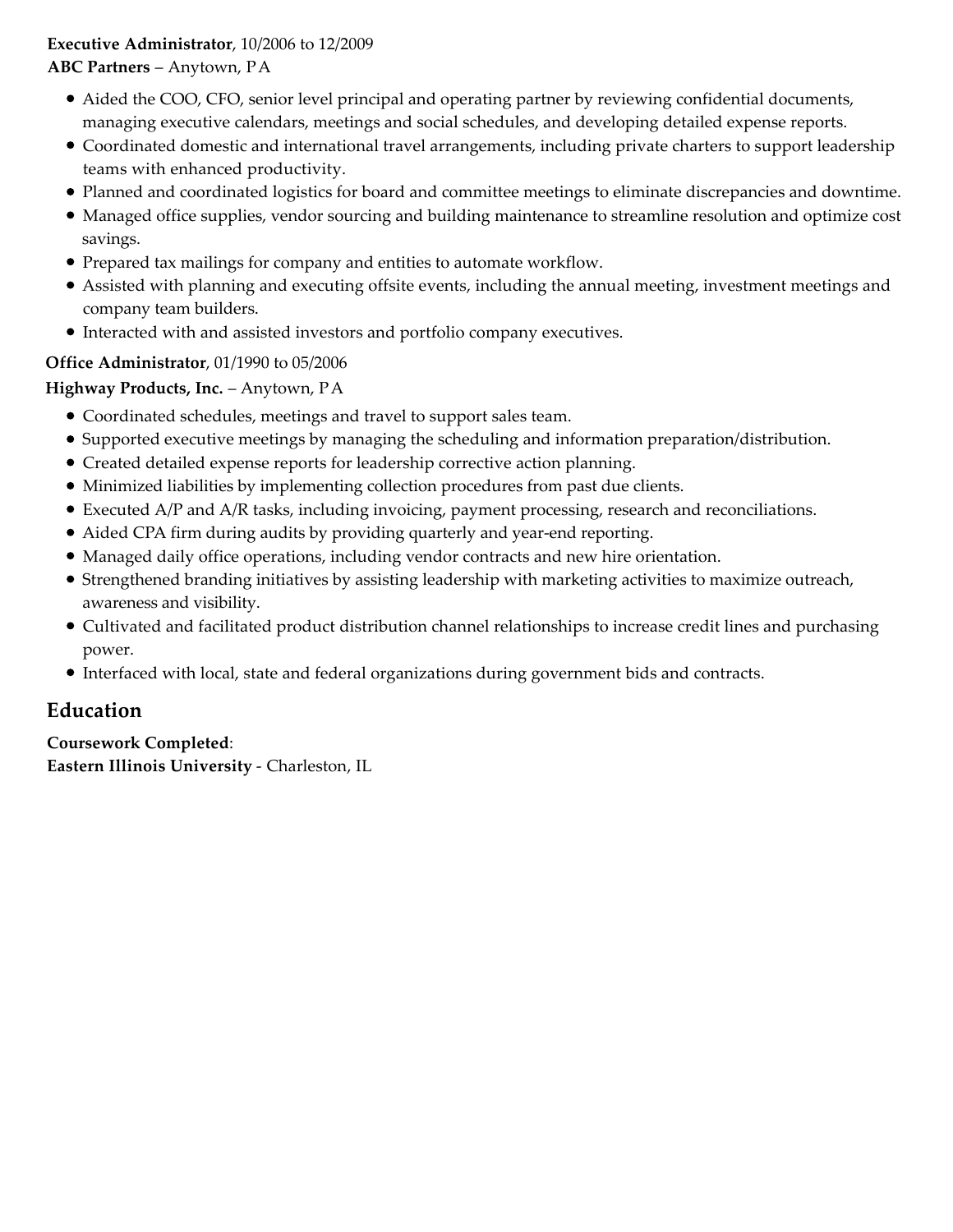# **DANI SAMPLE**

123 Main Street, San Francisco, CA 94102 H: (333) 333-3333 ♦ C: (444) 444-4444 ♦ dani\_sample@myperfectresume.com

## **PROFESSIONAL SUMMARY**

Patient-focused Registered Nurse with over 4 years' experience in home health care. Strong clinical skills in all facets of patient care, including patient assessments, medication administration, chronic disease management, ostomy care, wound care, and NG/G-tube management, combined with the ability to quickly initiate nursing and emergency interventions to help patients achieve recovery and outcome goals. Demonstrated success in fostering relationships with patients, families, physicians, and medical professionals. Seeking to apply training and hands-on experience to take next career step in a challenging nursing position in a medical-surgical, psychiatric, ICU or neurosurgery unit.

#### **SKILLS**

- Patient care
- Medication administration
- Patient education
- Health administration
- Care planning
- Electronic charting

## **NURSING EXPERIENCE**

- Prioritized and provided direct care to diverse patient population in hospital, community, clinic, and private home settings from admission to discharge, including transfers to appropriate care facilities.
- Performed physical examinations and assessments, including measuring vital statistics, recording medical histories, and ordering and interpreting lab results; documented all facets of care in electronic charts.
- Worked with interdisciplinary teams to create individualized care plans with clear nursing diagnosis, interventions, goals, and outcomes.
- Administered medications and managed IVs, facilitated implementation of prescribed therapies, assisted with activities of daily living including ambulation, and helped care for wounds.
- Developed clinical skills in fingerstick glucose testing, urinary specimen collection, ostomy care, indwelling urinary catheter insertion, and NG/G-tub insertion and care.
- Educated patients on diagnosis, treatment options, medication, and disease process and management, and recommended changes to lifestyle to achieve outcome and recovery goals.
- Counseled patients and families, and provided support and information on community resources to help patients adapt and manage their disability or illness.

## **CLINICAL ROTATIONS**

Complex Care, Sample Hospital, Washington, DC — Spring 2016

- Plan, manage, evaluate and coordinate comprehensive professional nursing care for patients and families within the context of an interdisciplinary practice.
- Ensure that ventilators, monitors and other types of medical equipment function properly.
- Treat wounds, ostomy care and monitoring vital signs and inserting NG tube Administering intravenous fluids and medications.
- Order diagnostic tests, collaborate with fellow members of the critical care team and family conference community.

Health, Heart to Hand, Inc., Largo, MD — Fall 2015

Educate patients through community-based intervention programs, which identify and correct multiple health issues: improper diet, infectious, sexually transmitted diseases, social violence, substance abuse and teen pregnancy.

Pediatrics, Children's Hospital, Washington, DC — Fall 2015

- Assessed children from age 3 days to 16 years and identified normal and abnormal findings.
- Responded immediately to changes in patient condition, such as respiratory distress.
- Exercised family centered care by educating parents and including them in treatment plans.

Psychiatric / Mental Health, Providence Hospital, Washington, DC — Spring 2015